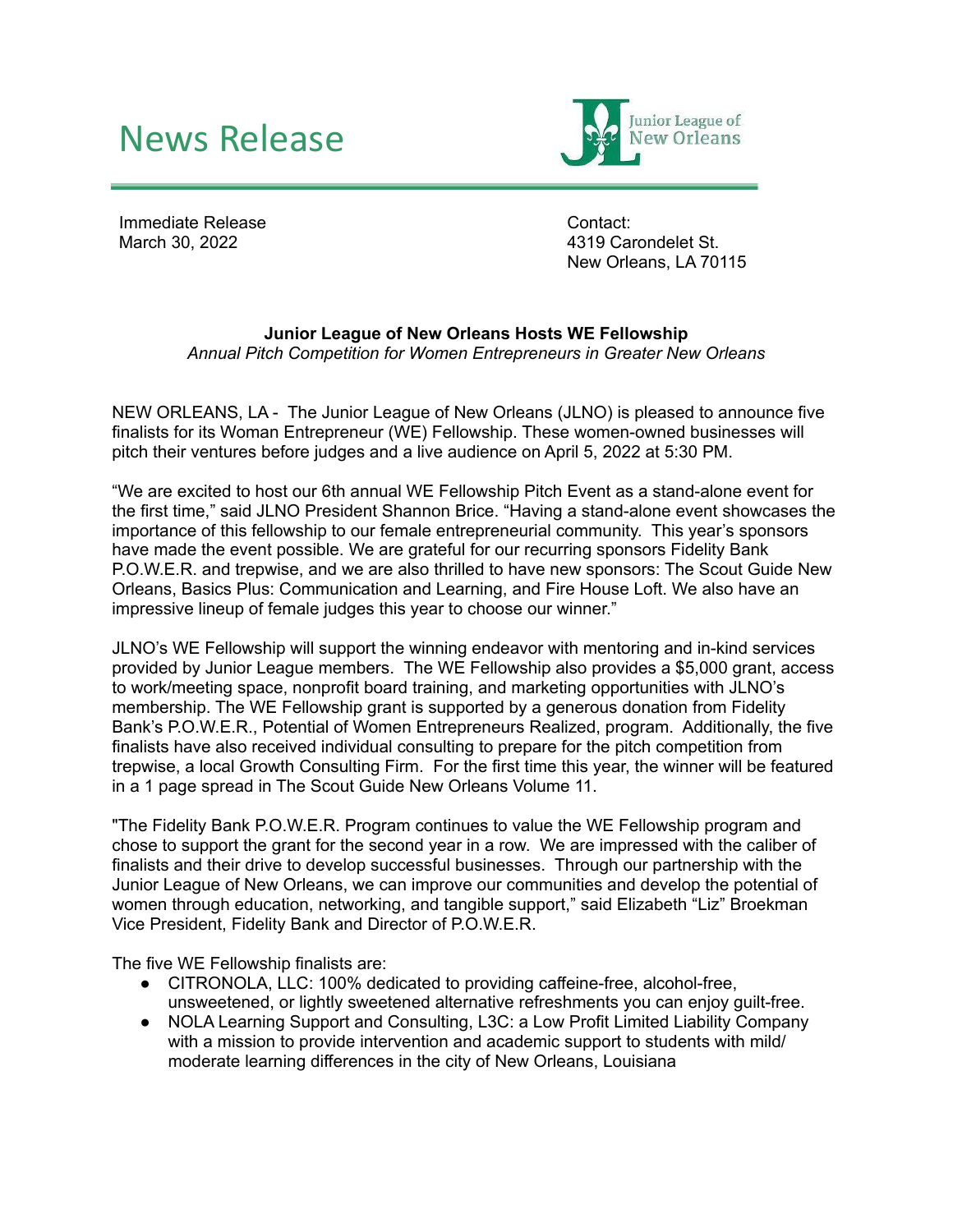- Lively Sauces: delivers a line of sauces focused on making healthful eating easy and delicious. Every sauce is packed with vegetables and nutrient-dense ingredients. They are ready to eat and can be enjoyed as a dip, dressing or sauce for your meal.
- Bomb Ass Fro: a natural hair care company with a mission to empower women to rock their natural curls without the hassle. Our Curl Defining Jelly is a multi-use hair gel that reduces the never ending steps of layering styling products to achieve the perfect curly hair style. Apply our Curl Defining Jelly after washing and conditioning your hair to small sections, let it dry, and you're out of the door! Whether you prefer to wear a wash and go or twist out, Bomb Ass Fro promises zero flaking, zero crunch, ultra definition and just enough hold to make your style last through the week.
- FLY with Alisha Reed: owner, Dr. Reed has been a licensed pharmacist for almost two decades and has seen first-hand how self-care impacts health in the community. The World Health Organization defines self-care as: "the ability of individuals, families, and communities to promote health, prevent disease, maintain health, and to cope with illness and disability with or without the support of a healthcare provider." The FLY Pharmacist acts as an advocate to empower and educate her community to make self-care a priority in their lives. As a Self-Care Strategist, Dr. Reed provides the tools and training necessary to create a successful self-care plan. Launching her very own self-care product makes it even easier to practice self-care at home.

Each finalist will give a five-minute presentation followed by a brief question and answer session. Taylor Morgan and Kate Mick, Co-Chairs of the WE Fellowship Committee, will host the event. At the conclusion of the presentations, three judges will select the 2020-2021 WE Fellow.

The judges are:

- Christa Cotton, owner, El Guapo Bitters While studying at Auburn University, Christa Cotton helped her parents open Thirteenth Colony Distilleries, Georgia's first legal distillery since prohibition. After a stint in advertising in New Orleans, Christa purchased the El Guapo trademark. Specializing in zero-proof bitters, El Guapo has expanded into syrups and mixers and is Women's Business Enterprise National Council (WBENC) certified as a woman owned business. Christa is a 6x Good Food Award winner, LEE Initiative mentor, Les Dames d'Escoffier Legacy Award: Fine Spirits recipient, and a Fellow in both the Tory Burch Foundation and the James Beard Foundation Women's Entrepreneurial Leadership program. She's successfully raised seven figures in investment capital and is currently in the process of opening a bitters brewery, the first of its kind in America.
- Artemis Antippas, owner, Greek Girls Rice Pudding Artemis Antippas is the Owner + Founder of Greek Girls Rice Pudding, a business proudly born and based in her beloved hometown, New Orleans, Louisiana. Greek Girls is an authentically delicious Greek treat prepared using an ancient family recipe that has been passed down by the women in her family for 200 years. Produced using only a handful of straightforward, natural ingredients, you can find her family's rice pudding on shelves throughout the Southwest region. Greek Girls Rice Pudding is also the winner of the 2018 WE Fellowship. Artemis is also a visual artist and exhibits her work in galleries and museums nationally.
- Michelle Johnston, Gaston Chair of Business Loyola University New Orleans and Author of The Seismic Shift in Leadership - Dr. Michelle K. Johnston is a management professor, executive coach, and leadership expert helping leaders achieve results through meaningful connection. She is an award-winning professor studying leadership and business communication, and her research has shown a clear link between a team's effective communication and its positive financial performance. Michelle is a celebrated